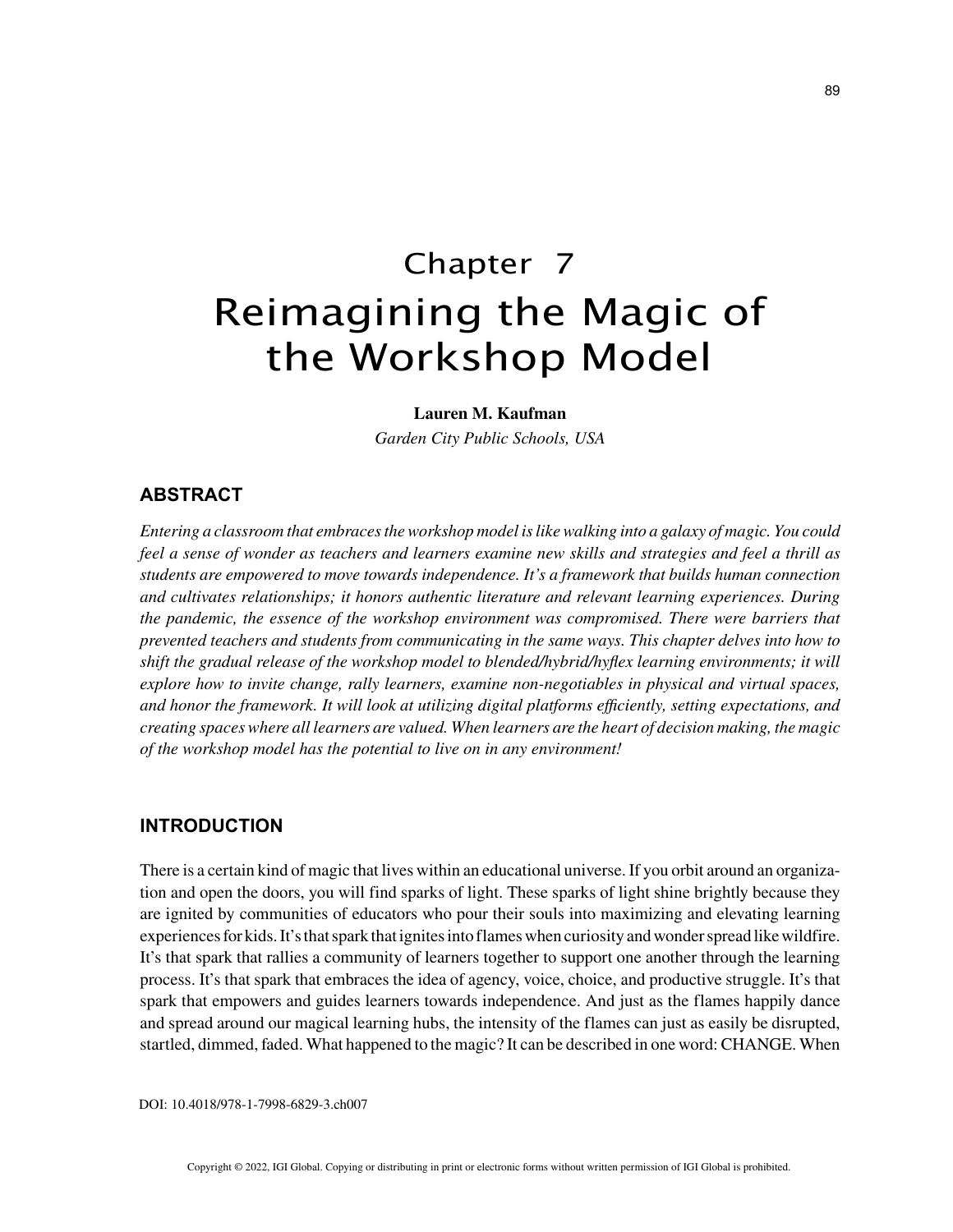change invites itself through our doors, it can be paralyzing. It can be suffocating. It can be stressful. It can be shocking. It can also be eye-opening and an opportunity for reflection and growth.

## **Change is the Epicenter of the Journey**

Historically, change has been the epicenter of every educational journey. Most of the time, change has been a gradual occurrence that happens over a steady course of time. It's so slow, that at times, it cannot be recognized until it's looking you straight in the eyes. However, recently change has looked quite different in the world of education. Across the globe, educators have been pushed to rethink education. Educators have been challenged to question their core values. Educators have been pushed to revisit their philosophical beliefs. Educators have been remixing existing teaching and learning practices that have lived in the nucleus of their daily lives and in the book Innovate Inside the Box, George Couros brilliantly states, "I've long believed that change isn't to be feared; it is an opportunity to do something amazing...Change will come our way. We can "go" through it or "grow" through it. We grow when we seek out solutions rather than letting those obstacles hinder us" (Couros & Novak, 2019, p. 53). This quote resonates even more deeply since the Covid-19 global pandemic has jolted the more traditional educational landscape educators have always lived and known. Since the sudden shift to emergency remote learning, educators are now teaching face-to-face, in hybrid and/or blended learning environments, and in some cases are teaching in physical and virtual spaces simultaneously, otherwise known as Hyflex/Concurrent instruction. In an infographic created by Dr. Torry Trust, she defines the expectation for Hyflex instruction as based on an EDUCause (2020) article, "Highly-skilled teachers who provide simultaneously in-person and online learning experiences, students and teachers who move seamlessly between in-person and digital interactions, high-quality technology infrastructure for teachers and students, equitable learning experiences for all, and additional support (e.g., teaching assistant)." Many have paused multiple times and questioned the what and the how of instruction. Many have questioned whether or not the philosophy of the workshop model can live on in virtual learning environments. Many have questioned if they can make the workshop model come alive for learners the same way they did in more traditional physical learning environments. Katie Martin, author of Learner-Centered Innovation confirms how vital it is to move forward and invest in the current educational landscapes we live in while looking toward the way we learn, grow, and consider different solutions with this astute notion, "Closing the gap between what we know about learning and the changing world and what we actually do in schools requires that we take action now to impact the trajectory of those we serve" (Martin, 2018, p. 8). If we want to reach learners effectively, we MUST consider the new educational contexts that have been thrust upon us. Educators cannot look back, they must keep moving forward! In the book, Personal & Authentic, by Thomas C. Murray, these ideas are solidified as he reminds other educators to revisit their "why" and shift their focus. He simply states "Prioritizing the social-emotional aspects of learning helps us see more than what we teach. It helps us see who we teach" (Murray, 2019, p. 87). When many educators revisit their WHY, a common theme one may hear is that they want to continuously cultivate lifelong learners who feel empowered to reach their social, emotional, and academic potential. Through the workshop model, educators can work toward rallying their learners and build community by prioritizing the social-emotional needs of students and keeping "who" at the heart of the teaching and learning journey.